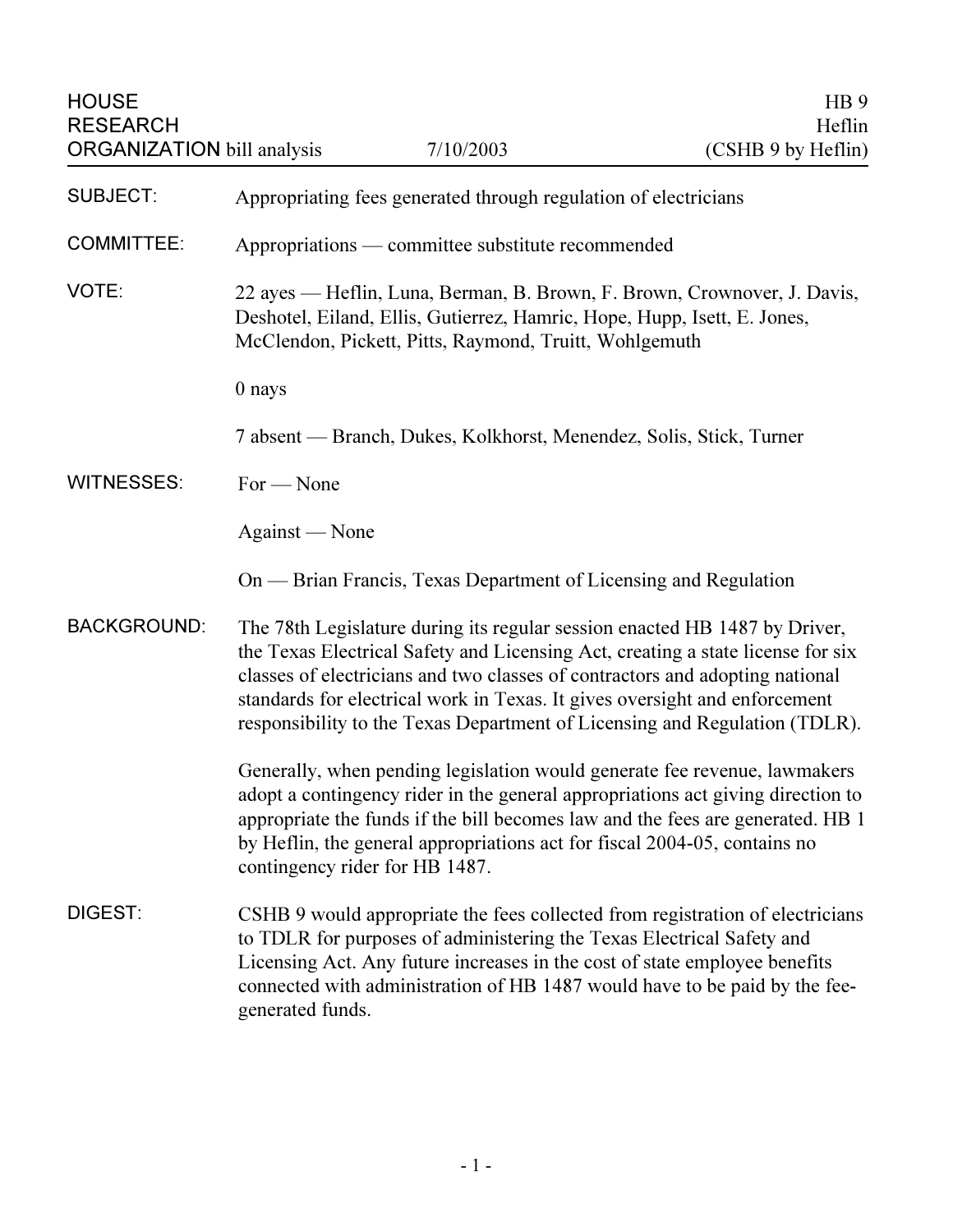## arch (  $\frac{1}{2}$ page 2

|                           | The bill would take effect September 1, 2003, if finally passed by a two-<br>thirds record vote of the membership of each house. Otherwise, it would take<br>effect November 1, 2003.                                                                                                                                                                                                                                                                                                                                                                                                                              |  |  |  |
|---------------------------|--------------------------------------------------------------------------------------------------------------------------------------------------------------------------------------------------------------------------------------------------------------------------------------------------------------------------------------------------------------------------------------------------------------------------------------------------------------------------------------------------------------------------------------------------------------------------------------------------------------------|--|--|--|
| <b>SUPPORTERS</b><br>SAY: | The changes in CSHB 9 would clarify that TDLR has the authority to use the<br>funds it will collect from registration of electricians. The omission of such<br>direction during the 78th Legislature's regular session was an oversight and<br>should be corrected to ensure that the agency can implement HB 1487 in a<br>timely manner. The provision relating to relating to future increases in the<br>cost of state employee benefits associated with administration of the<br>regulations also would correct an oversight. It is a standard provision that<br>typically is applied to self-funding programs. |  |  |  |
|                           | TDLR should have the resources it needs to implement HB 1487, because<br>registration of electricians will protect Texans' lives, health, and property by<br>setting statewide, enforceable standards for electrical work. In many areas of<br>the state have no standards or regulations and no mechanisms for dealing<br>with poor electrical work.                                                                                                                                                                                                                                                              |  |  |  |
|                           | There is no need for this bill to provide for additional employees. If TDLR<br>discovers during the interim that it cannot staff the regulatory program with<br>existing employees, it can work with the Legislative Budget Board to adjust<br>the agency's staffing levels.                                                                                                                                                                                                                                                                                                                                       |  |  |  |
| <b>OPPONENTS</b><br>SAY:  | CSHB 9 would fail to correct another oversight — the lack of authority for<br>new employees to implement the legislation. The fiscal note attached to HB<br>1487 identified the need for an additional 32 employees to process the<br>anticipated 58,000 licensees.                                                                                                                                                                                                                                                                                                                                                |  |  |  |
| <b>NOTES:</b>             | The fiscal note for CSHB 9 estimates a general revenue cost of \$3.9 million<br>in fiscal 2004-05.                                                                                                                                                                                                                                                                                                                                                                                                                                                                                                                 |  |  |  |
|                           | The committee substitute added the provision relating to increases in the cost<br>of state employee benefits related to administration of the regulations.                                                                                                                                                                                                                                                                                                                                                                                                                                                         |  |  |  |
|                           | CSHB 9 is substantially similar to two other bills on today's calendar: CSHB<br>11 by Heflin, concerning fees generated by the regulation of dry cleaners, and                                                                                                                                                                                                                                                                                                                                                                                                                                                     |  |  |  |